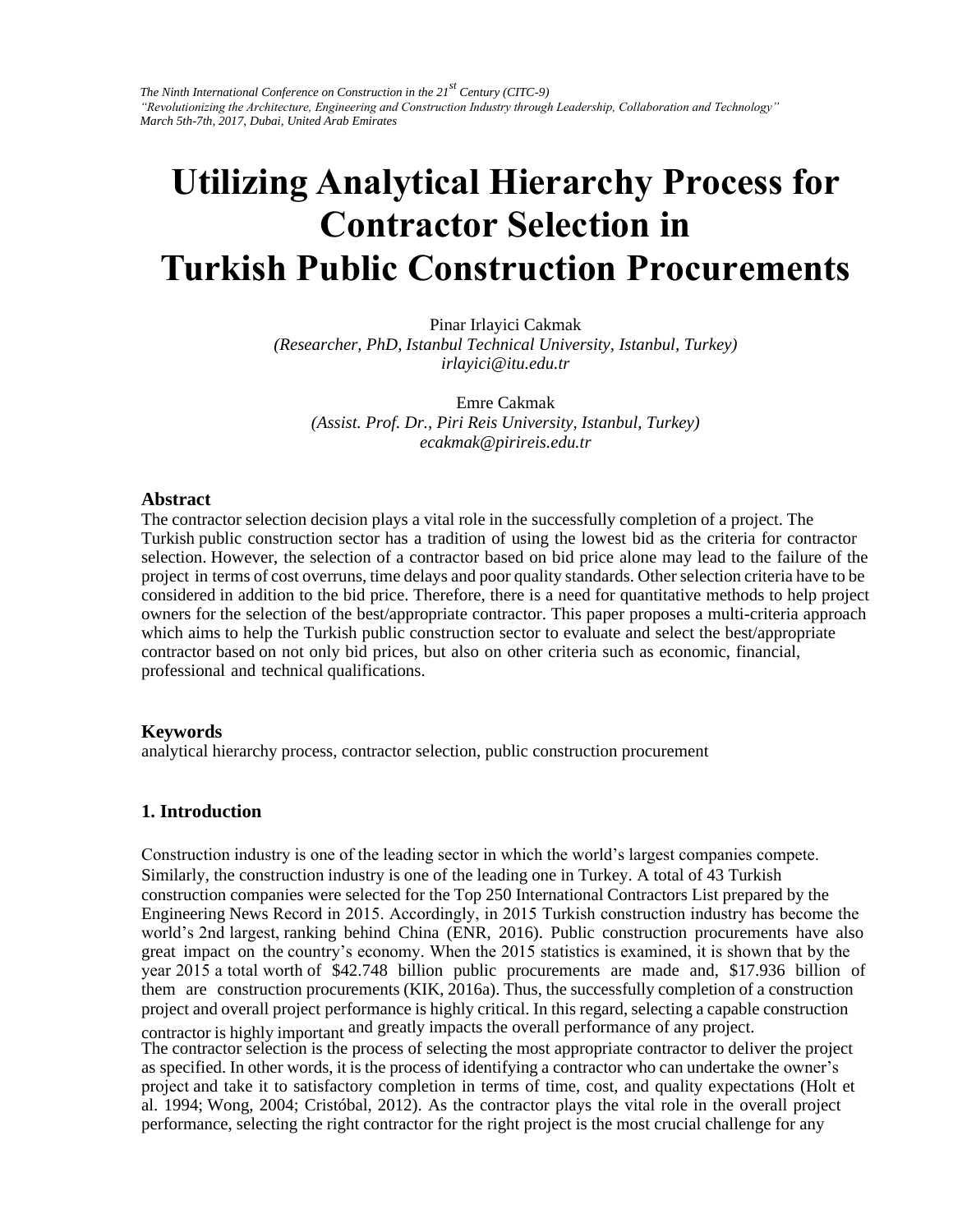construction project (Singh and Tiong; 2006; Cristóbal, 2012). Furthermore, selecting the most appropriate contractor has attracted significant academic research endeavor over the last two decades (Holt, 2010).

There is a wide variety of criteria that used for selecting a contractor throughout the construction industry. In the private sector, owners develop their own procedures and methods to evaluate and select contractors. However, in the public sector, bid price generally is the main criteria for selecting contractors. In Turkish construction industry, the method used for contractor selection in awarding public construction procurements is also based on the principle of acceptance of the lowest bid price. However, the evaluation on lowest price basis is accepted as one of the major causes of project delivery problems (Hatush and Skitmore, 1998; Holt et al., 1994; Topcu, 2004). The selection of a contractor based on bid price alone is quite risky and may lead to the failure of the project in terms of cost overruns, time delays and poor quality standards. Therefore, there is a need for the consideration of other selection criteria have to be considered in addition to the bid price.

There are several methods attempting to evaluate the contractors by using various selection criteria. These methods include AHP (the analytical hierarchy process) (Fong and Choi, 2000; Al-Subhi Al-Harbi, 2001; Madhi et al., 2002; Cheng and Li, 2004; Topcu, 2004), MAUT (multiattribute utility theory) (Moselhi and Martinelli, 1990; Hatush and Skitmore, 1997; Lambropoulos, 2007), fuzzy set theory (Nguyen, 1985; Singh and Tiong, 2005; Padhi and Mohapatra, 2010; Al Humaidi, 2014), TOPSIS (the technique for order preference by similarity to ideal solution) (Yawei et al., 2007; Cristóbal, 2012), and fuzzy AHP (Jaskowski et al., 2010; Hosny et al., 2013).

In this paper, the existing practice of the contractor selection process in Turkish public construction procurements is examined. A proper method which considers several selection criteria for selecting the most best/appropriate contractor is proposed. Analytical Hierarchy Process (AHP) method is applied as a multi-criteria decision making approach. AHP helps to identify how the selection criteria are weighted and pair wise comparison matrices facilitate to prioritize the level of importance for each selection criteria.

### **2. Contractor Selection in the Construction Industry**

In the construction industry, especially the public sector has a long tradition of using the lowest bid as the only selection criterion for contractors. However, using bid prices as the sole criterion in contractor selection is often criticized by many researchers. In the Latham Report it is recommended that "choice of consultant or contractor should be made on a value for money basis, with proper weighting of criteria for skill, experience and previous performance, rather than automatically accepting the lowest in all cases" (Latham, 1994). Holt et al. (1995) indicated that "emphasis presently directed towards encouraging lowest bid should be redirected towards establishing contractor ability for achieving client satisfaction project performance, quality of completed project, etc". Kumaraswamy (1996) concluded "public sector clients are most often constrained to select the lowest (evaluated) bidder, other than in exceptional circumstances, which makes short-listing all the more important. However, it is increasingly recognized that the lowest bid is not necessarily the most economical solution in the long term". Hatush and Skitmore (1998) believe that "the acceptance of the lowest price in bid evaluation is the prime reason for project delivery problems, as contractors desperately quote low prices by reducing their quality of work, and hope to be compensated by submitting claims". Topcu (2004) stated that "contractors participating in a tender with lower bid prices to stay in business are likely to be risky from a project owner's point of view, since later on they might search for raising additional income through their claims or cutting costs to compensate thereof". Waara and Bröchner (2006) added that "although the public sector has a long tradition of using the lowest bid as the award criterion for contracts, reliance on nonprice criteria is increasing". Banaitienê and Banaitis, (2006) also added that "lowest price does not automatically mean advantage for the client as the quality and duration of a construction project may be compromised".

On the other hand, apart from bid price, other criteria that help to select contractors have been analyzed by many researchers. Russell et al. (1992) suggested seven distinctive contractor decision factors for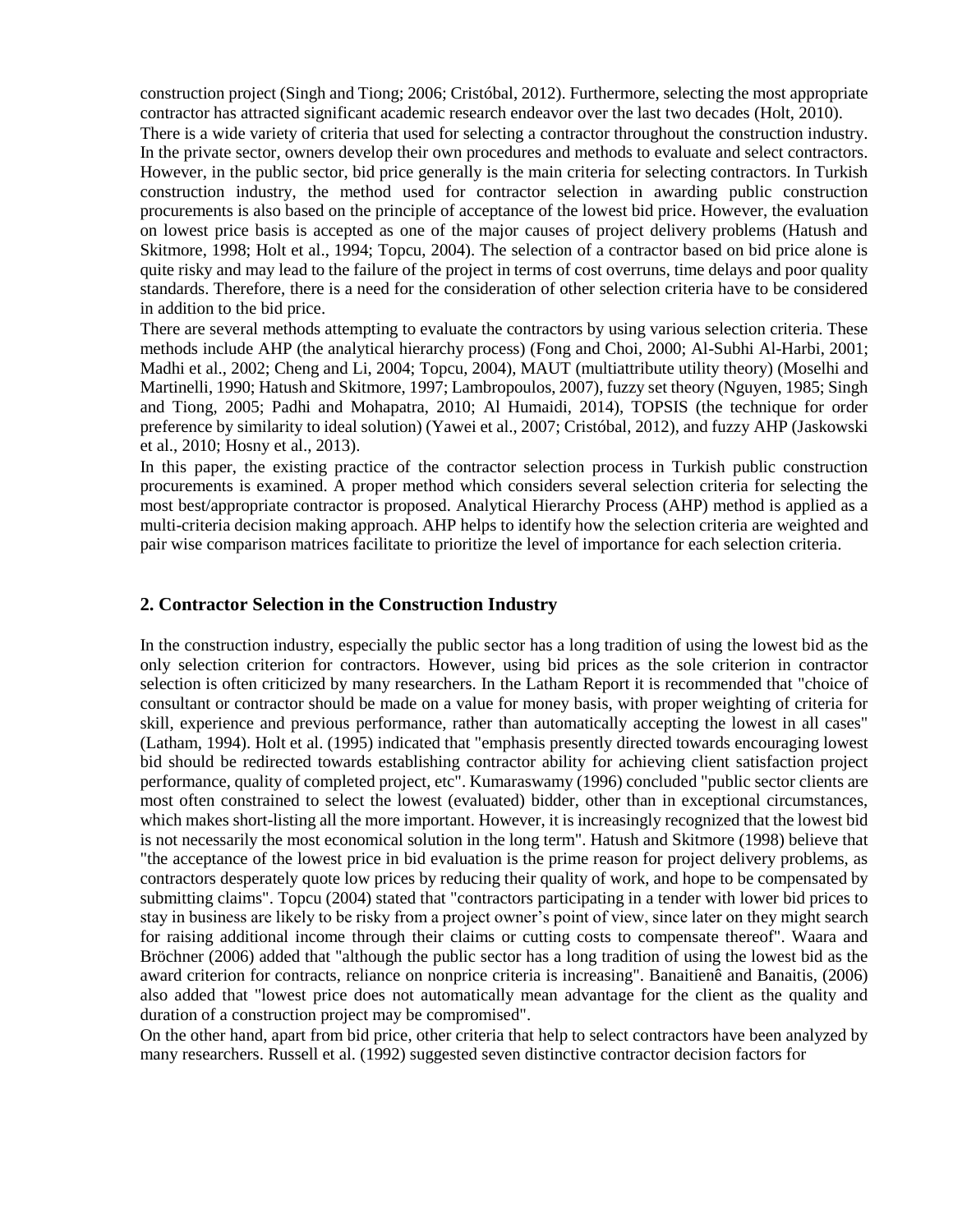public owners: (1) performance, (2) type of contractor, (3) capacity for assuming new projects, (4) location, (5) percentage of work performed, (6) third-party evaluation, and (7) financial capability. Liston (1994) identified seven contractor selection criteria, as follows: (1) past performance, (2) business location, (3) capacity, (4) financial capability, (5) resources, (6) procedures, and (7) quality assurance. Hatush and Skitmore (1997) proposed an explicit set of contractor selection criteria such as (1) bid amount, (2) contractors' financial soundness, (3) technical abilities, (4) management capabilities, (5) safety performance, and (6) reputation. Fong and Choi (2000) identified and prioritized eight criteria for contractor selection as (1) tender price, (2) financial capability, (3) past performance, (4) past experience,

(5) resources, (6) current workload, (7) past relationship and (8) safety performance. Plebankiewicz (2009) introduced five basic criteria for contractor prequalification, which are (1) financial standing, (2) technical ability, (3) management capability, (4) health and safety, and (5) reputation. Al Humaidi (2014) examined common characteristics during contractor selection are related to (1) technical capacity, (2) financial status, (3) past experience, and (4)management resources.

### **2.1 Contractor Selection Process in Turkey**

In Turkey, public construction procurements are carried out under the Turkish Public Procurement Law No. 4734. The purpose of this Law is to establish the principles and procedures to be applied in any procurement held by public authorities and institutions governed by public law or under public control or using public funds (KIK, 2016b). Within the scope of Public Procurement Law, "Regulation on Implementation of Construction Works Procurements" has been used to govern the principles and procedures to be applied by the contracting entities (KIK, 2016c). Public sector owners have to follow this specific regulation during the contractor selection process. According to the Regulation, contractor selection process is summarized in Figure 1.

As shown in Figure 1, the contractor selection process starts with receiving and opening the contractor's bids. The bids are submitted to the contracting entity until the indicated deadline time of submitting bids. The tender commission reviews the bid envelopes in order of receipt; then the envelopes are opened in front of the participants together with the bidder contractors. Within the bid envelopes, the contractors are asked to submit several documents which prove that they are suitable and qualified for the procured construction work. These documents are required for evaluation of economic and financial qualification, and professional and technical qualification of the contractor. Documents concerning the economic and financial qualification are (1) documents obtained from the banks showing their unused portion of cash credit or unused portion of letter of credit, (2) balance sheets or equivalent documents, and (3) documents indicating the workload. Documents concerning professional and technical qualification are (1) documents indicating that the contractor is currently acting and is authorized to submit bids, (2) work experience certificates, (3) documents concerning the organizational structure and personnel, (4) documents concerning the machinery and other equipment, and (5) quality and environment management system documents.

In the evaluation of the bids, documents which are submitted within the bid envelope are evaluated. Firstly the bids are analyzed and the bids that are incomplete or not in compliance with the procedure pursuant to the regulation are determined; then these bids are disqualified from the evaluation process. If necessary, the contracting entity may request the bidders to explain their bids with regard to unclear points in order to review, compare and evaluate the bids upon the demand of the tender commission. It is checked whether the bidder contractors are in compliance with the qualification criteria specified in the tender document. The bids that do not comply with the requirements are again disqualified from evaluation.

After the tender commission evaluates the submitted bids, it determines the abnormally low bids according to the other bids or the approximate cost determined by the contracting entity. As a result of this evaluation, the bids that are not deemed satisfactory are rejected. After that, the contracting entity can reject all bids and cancel the procurement upon the decision of the tender commission. Or, the tender commission determines the most cost advantageous bid. The most cost advantageous bid is determined on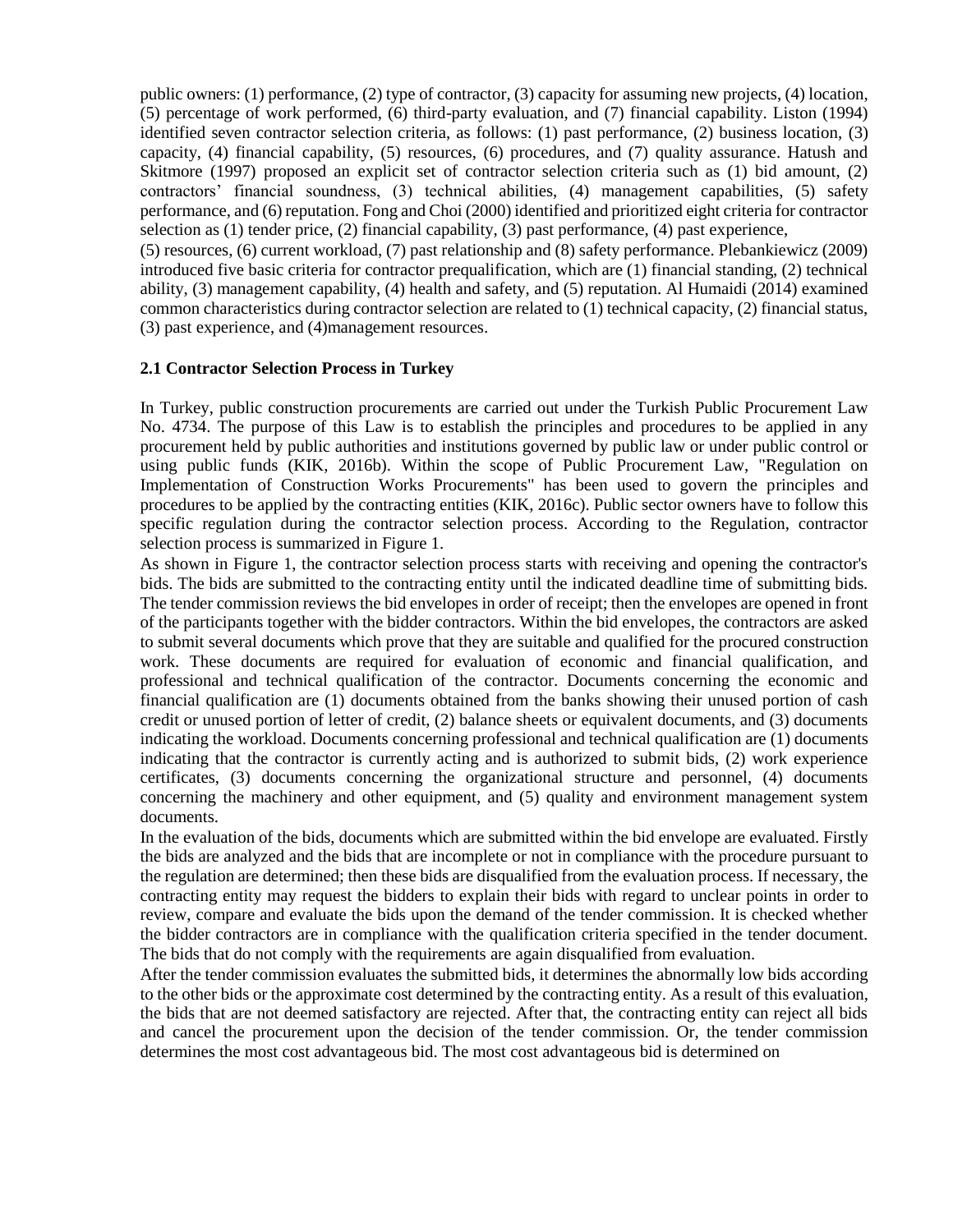the basis of the lowest price submitted. Finally, the contractor who submits the most cost advantageous bid is awarded the contract.



**Figure 1: Contractor Selection Process in Turkey**

As it is described above there is a two-step process for the selection of contractors: (1) contractor prequalification and (2) determination of lowest bidder among prequalified contractors. At first step, bidder contractors are evaluated according to their bids; and their documents are checked in order to determine whether they fulfill the qualification criteria. After the evaluation, prequalified contractors pass through the second step. At second step, only the bid prices are taken into account and the most cost advantageous bid is determined. Finally, the bidder who submits the lowest bid price is awarded the contract. In other words, the lowest bidder wins the contract. Although the public sector must necessarily be held accountable for their decisions, concentrating solely on bid price is not enough when selecting the most appropriate bidders. Contractors awarded a contract with lower prices try to compensate their profits by claiming payment of extra money or extension of time. As a result, there show up extensive delays in the planned work schedule, cost overruns, serious problems in quality and increased number of claims and disputes between the owner and the contractor. In order to solve this problem, other criteria should be considered together with the bid price at the second step. Documents, which evaluated in order to determine the prequalified contractors, should be used as other criteria at the second step. In other words, documents for prequalification should also be used for the selection of the most advantageous contractor. These documents should be quantified in order to make the selection process easier and reasonable. Then, a multi criteria decision making approach, which aims to use a set of criteria for a decision problem, should be used in order to help to select contractors. Since these criteria vary in the degree of importance, the analytic hierarchy process (AHP) technique should be employed.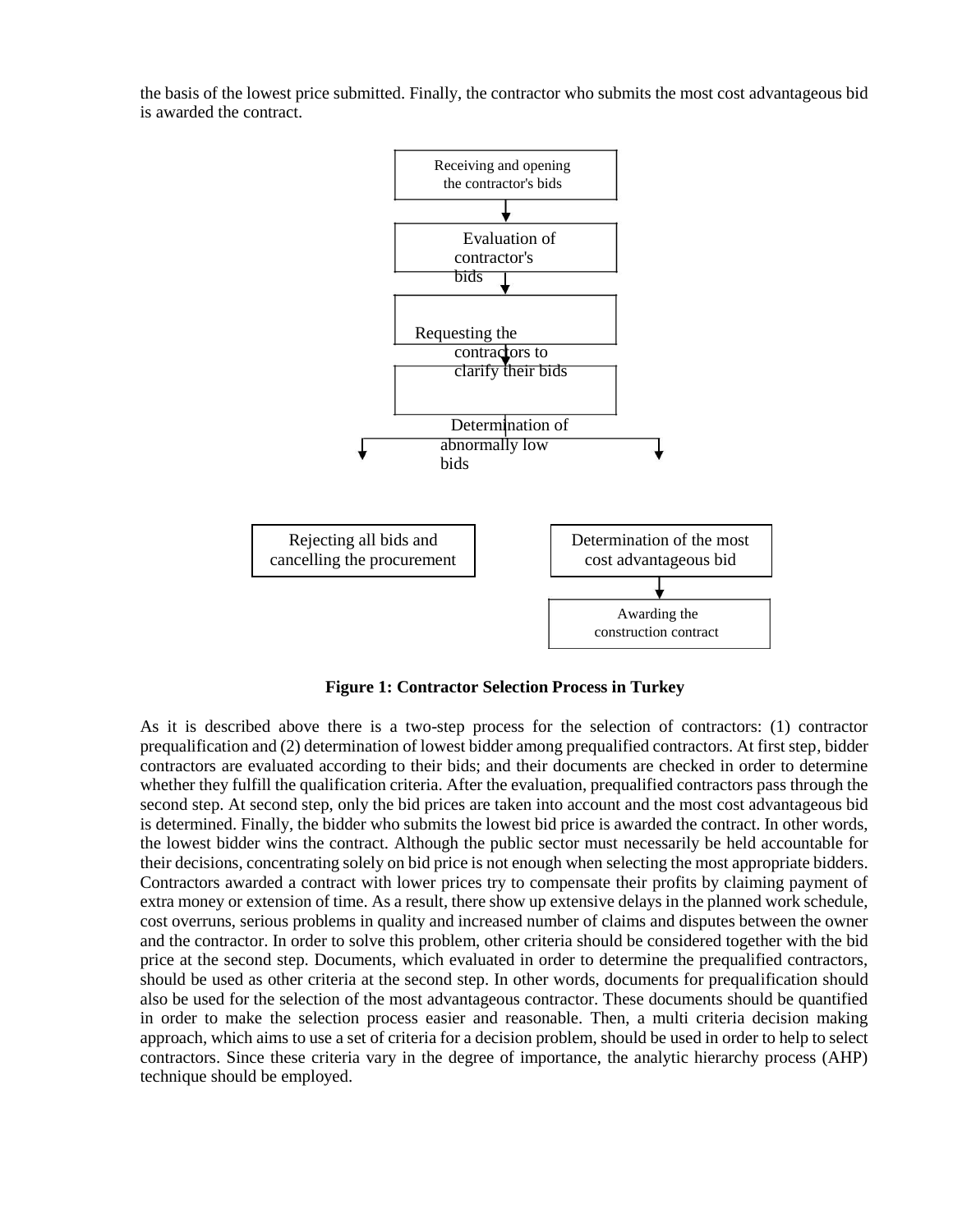## **3. Analytical Hierarcy Process**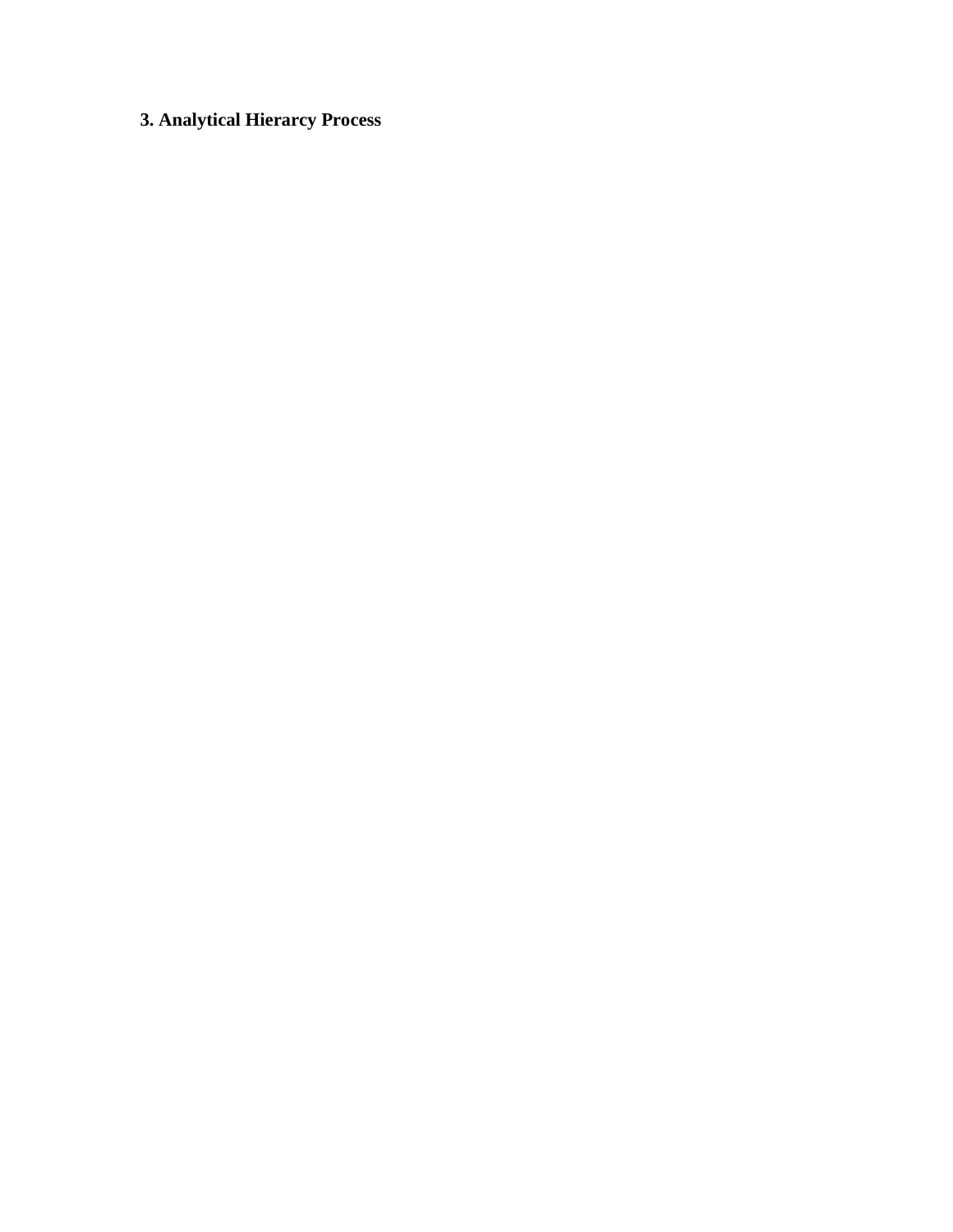The analytical hierarchy process (AHP) developed by Saaty (1980) is a strong and flexible multi-criteria decision analysis approach. In this approach, the most important steps are formulating the decision problem and constructing the hierarchy. After constructing the hierarchy, the decision maker can begin to prioritize the criteria in order to determine the relative importance of them in each level of the hierarchy. Criteria in each level are pair-wise compared with respect to their importance. Pair-wise comparison is based on a scale of 1 to 9 as per the definition of weights given in Table 1. The decision maker compares each criteria with all the remaining ones via pair-wise comparison.

|                                   |                                                      | <b>Explanatio</b>                                                                                                                  |
|-----------------------------------|------------------------------------------------------|------------------------------------------------------------------------------------------------------------------------------------|
| <b>Intensity of</b><br>importance | <b>Definition</b>                                    | n                                                                                                                                  |
| 1                                 | Equal importance                                     | Two criteria are of equal<br>importance<br>judgmen                                                                                 |
| 3                                 | Weak importance of one over another                  | Experience and<br>slightly<br>favor one criterion over another                                                                     |
| 5                                 | Essential and strong importance                      | Experience and judgment strongly<br>favor one criterion over another                                                               |
| 7                                 | Very strong and demonstrated importance              | A criterion is strongly more<br>important<br>than the other                                                                        |
| 9                                 | Absolute importance                                  | The evidence favoring one<br>criterion<br>over another is of the highest<br>possible<br>order of affirmation<br>When compromise is |
| 2, 4, 6, 8                        | Intermediate values between adjacent scale values    | needed                                                                                                                             |
| Reciprocals<br>of above           | If activity i has one of the above nonzero numbers   | A reasonable assumption                                                                                                            |
| nonzero                           | assigned to it when compared with activity j, then j |                                                                                                                                    |
|                                   | has the reciprocal value when compared with i        |                                                                                                                                    |

### **Table 1: AHP pair-wise comparison matrix (Saaty, 1980)**

In this paper, Super Decisions software program is used in order to identify the relative importance of contractor selection criteria. In Super Decisions, the decision-maker first structures the problem into different hierarchical levels. The model is built from the top starting with the main selection criteria, then the more specific (sub-categories) ones. Three main contractor selection criteria are included in the first level of hierarchy and 8 sub selection criteria in the second level, as shown in Figure 2.



the banks showing their unused portion of cash credit or unused portion of letter of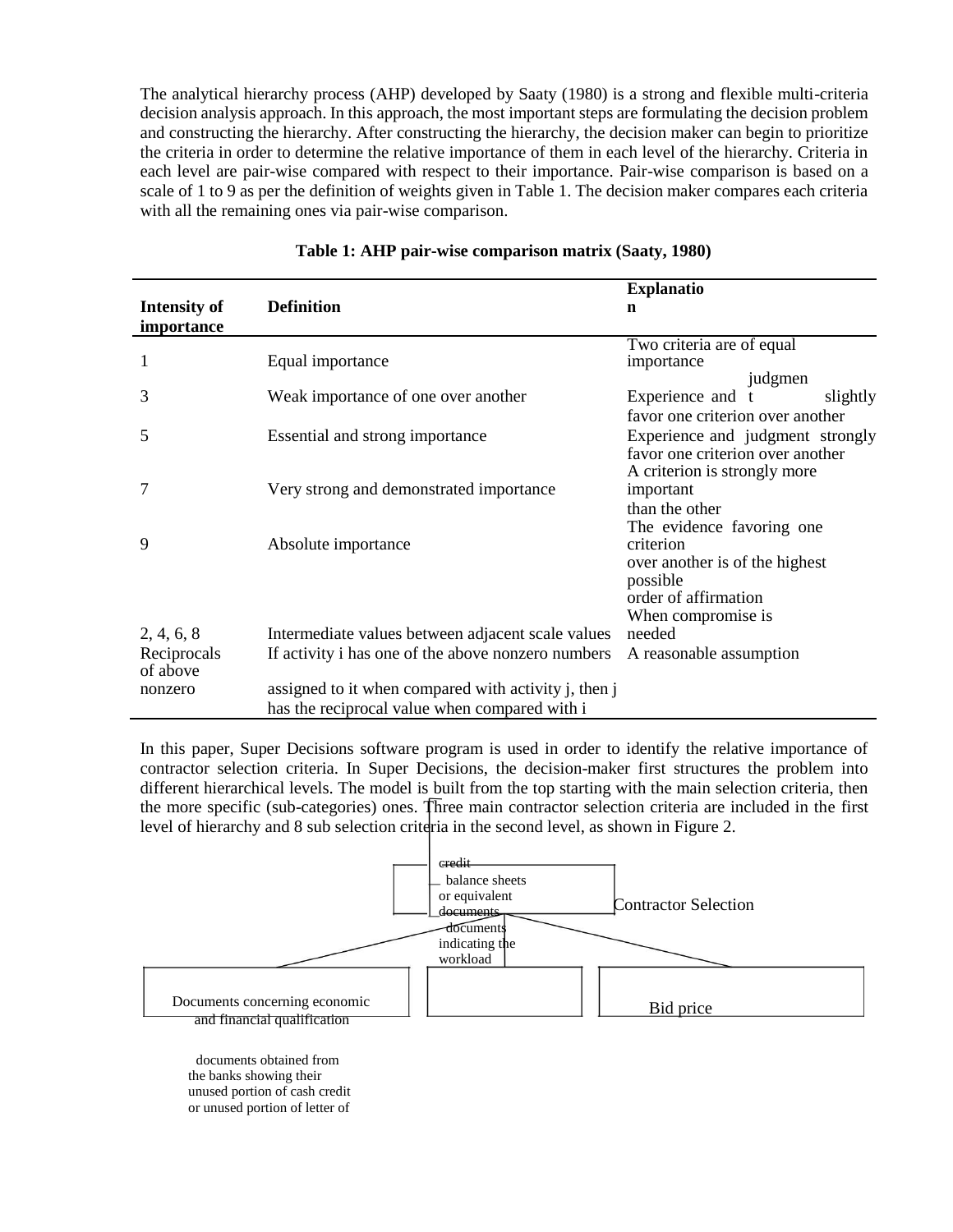| professional<br>and technical<br>qualification<br>documents<br>indicating that<br>the contractor is<br>currently acting | and is authorized to submit tenders<br>work experience certificates<br>documents concerning the<br>organizational structure and personnel<br>- documents concerning the machinery<br>and other equipment<br>$\frac{1}{2}$ quality and environment management<br>system documents |
|-------------------------------------------------------------------------------------------------------------------------|----------------------------------------------------------------------------------------------------------------------------------------------------------------------------------------------------------------------------------------------------------------------------------|
|-------------------------------------------------------------------------------------------------------------------------|----------------------------------------------------------------------------------------------------------------------------------------------------------------------------------------------------------------------------------------------------------------------------------|

 $\overline{a}$ 

Documents concerning

**Figure 2: AHP model for contractor selection**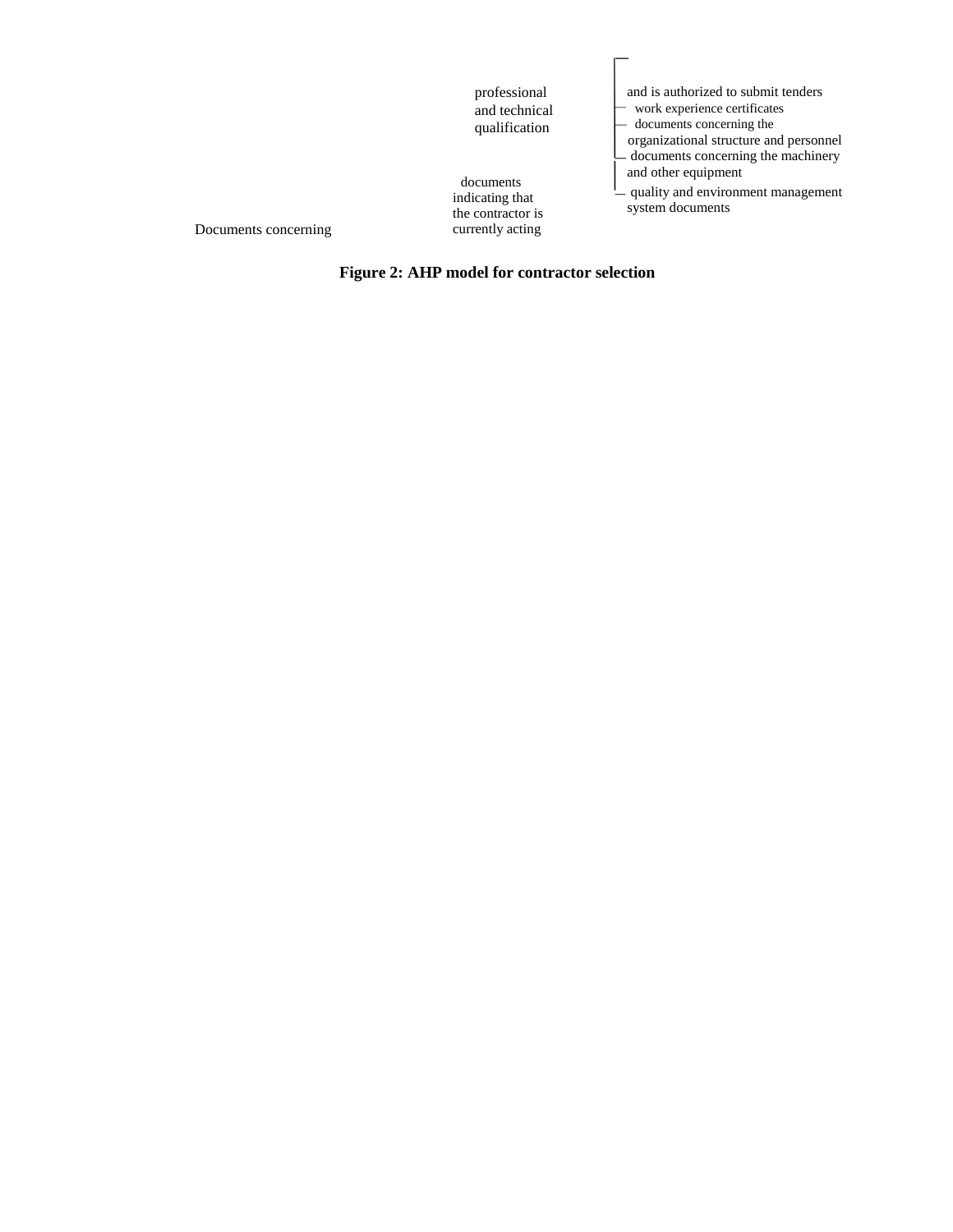Once the hierarchy structure is established, the decision-making process can take place. The decision-maker derives ratio-scale priorities reflecting the relative importance of selection criteria via pair-wise comparisons. The pair-wise comparisons are done with respect to overall goal of the model: contractor selection. The comparison is based on a scale of 1 to 9 as per the definition of weights given in Table 1.

Hypothetical pair-wise comparisons are applied to the main criteria in the second level of the hierarchy with respect to the goal at the first level, as it is shown in Table 2. The decision maker assigned the bid price a weight of 3 compared with the documents concerning economic and financial qualification (EFQ) and documents concerning professional and technical qualification (PTQ). Thus, the decision maker considers the bid price to be moderately more important than the EFQ and PTQ when compared to the selection of a contractor. From this matrix, the normalized priority values of the three criteria can be computed. The priority values are shown in the last column of Table 2.

|            | <b>BP</b> | <b>EFO</b> | $\mathbf{D} \mathbf{T} \mathbf{C}$<br>. . | <b>Priorities</b> |
|------------|-----------|------------|-------------------------------------------|-------------------|
| <b>BP</b>  |           | 17 J       | <u>ب</u>                                  | 0.600             |
| <b>EFQ</b> |           |            |                                           | 0.200             |
| <b>PTO</b> |           |            |                                           | 0.200             |

### **Table 2: Pair-wise comparison matrix for the main criteria**

In a similar manner, the sub-criteria in the third level of the hierarchy are pair-wise compared to their associated factors at the second level. Thus, by this evaluation procedure, every criteria receives a normalized priority ranking relative to other associated criteria at the same level. The priority values of criteria in each matrix are shown in Table 3.

|                               | <b>Priority values</b> |                                                                                                                              | <b>Priority values</b> |
|-------------------------------|------------------------|------------------------------------------------------------------------------------------------------------------------------|------------------------|
| <b>Main Criteria</b>          | of main criteria       | Sub-criteria                                                                                                                 | of sub-criteria        |
| Bid price                     | 0.600                  | Bid price                                                                                                                    | 1.000                  |
| Documents<br>concerning the   |                        | documents obtained from the banks showing their<br>unused<br>portion of cash credit or unused portion of letter of<br>credit | 0.649                  |
| economic and                  | 0.200                  | balance sheets or equivalent documents                                                                                       | 0.279                  |
| financial<br>qualification    |                        | documents indicating the workload                                                                                            | 0.072                  |
| Documents                     |                        | documents indicating that the contractor is currently<br>acting<br>and is authorized to submit tenders                       | 0.092                  |
| concerning                    |                        | work experience certificates                                                                                                 | 0.559                  |
| professional<br>and technical | 0.200                  | documents concerning the organizational structure and<br>personnel                                                           | 0.152                  |
| qualification                 |                        | documents concerning the machinery and other<br>equipment                                                                    | 0.152                  |
|                               |                        | quality and environment management system<br>documents                                                                       | 0.045                  |

### **Table 3: Priority values of criteria for contractor selection**

Accordingly, each bidder contractors can be added to the last level in the hierarchy. Then, the decision maker also apply pair-wise comparisons for the contractors. Then, the contractors can be prioritized. The contractor to be selected is the one attaining the highest priority value.

### **4. Conclusion**

Contractor selection has been a debated issue for the project owners. Especially, in public construction projects, the owner is the government and the money needs to be spent carefully. In Turkish public construction procurements, the current practice is regarded as the lowest bidder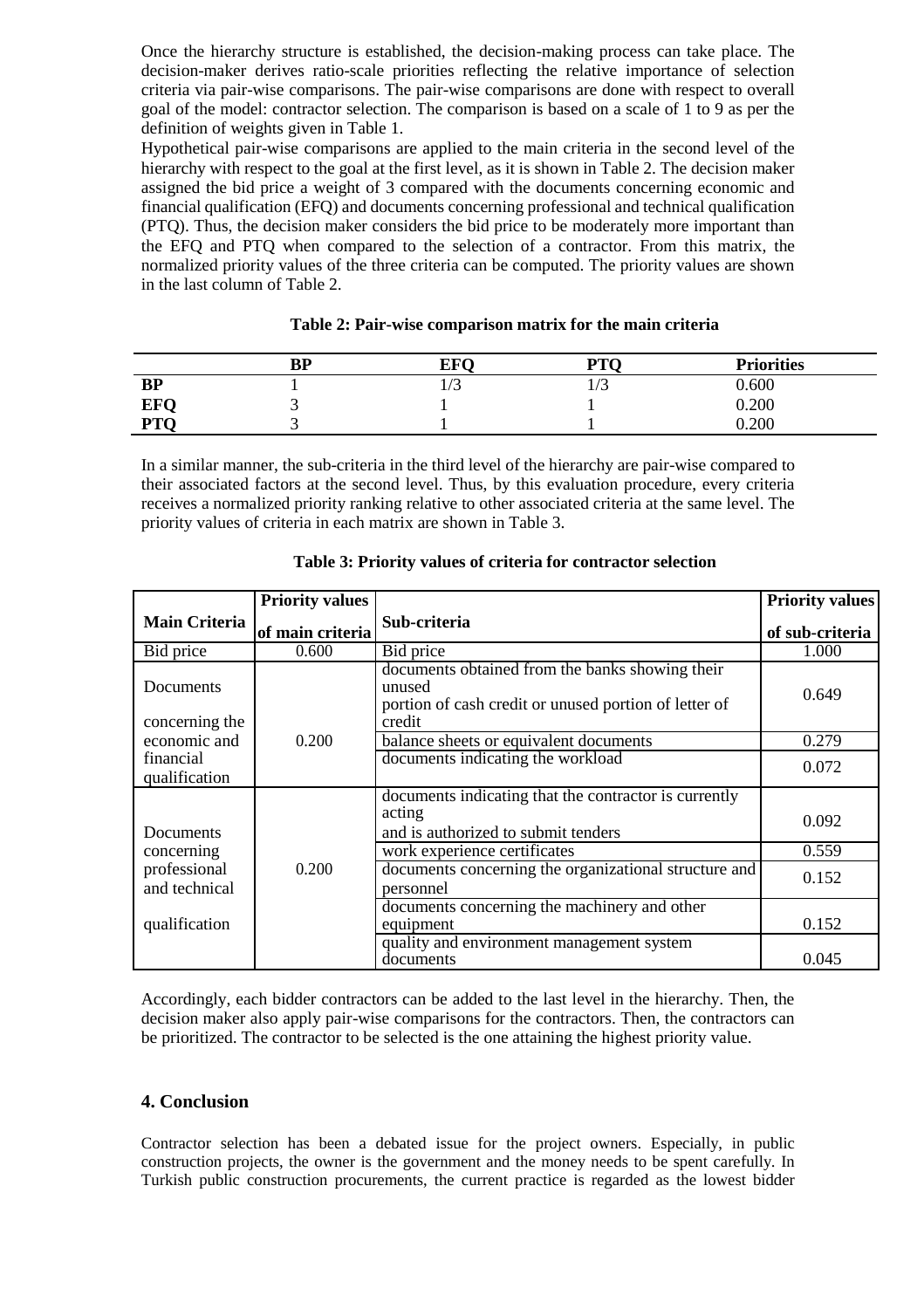contractor is awarded the contract. However, other criteria and characteristics of the contractors should not be underestimated for an effective selection process for successful project outcomes. Using a multi-criteria approach for evaluating contractors not only with bid prices but also with respect to their economic, financial, professional and technical aspects can help the best/appropriate contractor selection.

In this paper, an AHP model was developed to facilitate the Turkish public construction sector to evaluate and select the best/appropriate contractor. The model considers bid price, economic and financial qualifications, professional and technical qualifications as the main criteria in making the final decision. Other criteria can be added to the model according to the owner's requirements. Since each construction project is unique, AHP gives owners the flexibility to add or reduce the criteria in the hierarchy with respect to the goal of contractor selection. The hierarchy design and evaluation allow the project owner to determine the relative contribution of each of the criteria to the final decision. Thus, the decision reflects not only the bid price, but also other criteria, owner's needs and preferences. Finally, the selected contractor would be the best/appropriate bidder, but not the lowest bidder.

### **5. References**

- Alhumaidi, H.M. (2014). "Construction contractors ranking method using multiple decisionmakers and multiattribute fuzzy weighted average". *Journal of Construction Engineering and Management*, Vol. 141, No. 4, pp 04014092.
- Al-Subhi Al-Harbi, K.M. (2001). "Application of the AHP in project management". *International Journal of Project Management*, Vol. 19, No. 1, pp 19-27.
- Banaitienê, N., and Banaitis, A. (2006). "Analysis of criteria for contractors' qualification evaluation".
- *Technological and Economic Development of Economy*, Vol. 12, No. 4, pp 276-282.
- Cheng, E.W.L., and Li, H. (2004). "Contractor selection using the analytical network process".
- *Construction Management and Economics*, Vol. 22, No. 10, pp 1021-1032.
- ENR. (2016). Top 250 International Contractors List. Online at http://www.enr.com/toplists/2015\_Top\_250\_International\_Contractors3. Accessed on August 15, 2016.
- Fong, P.S.W., and Choi, S.K.Y. (2000). "Final contractor selection using the analytical hierarchy process". *Construction Management and Economics*, Vol. 18, No. 5, pp 547-557.
- Hatush, Z., and Skitmore, R. M. (1997). "*Criteria for contractor selection*". Construction Management and Economics, Vol. 15, No. 1, pp 19-38.
- Hatush, Z., and Skitmore, M. (1998). "Contractor selection using multicriteria utility theory: an additive model". *Building and Environment*, Vol. 33, No. 2–3, pp 105-115.
- Holt, G.D., Olomolaiye, P.O., and Harris, F.C. (1994). "Factors influencing UK construction clients choice of contractor". *Building and Environment*, Vol. 29, No. 2, pp 241-248.
- Holt, G.D., Olomolaiye, P.O., and Harris, F.C. (1995). "A review of contractor selection in the UK construction industry". *Building and Environment*, Vol. 30, No. 4, pp 553-561.
- Holt, G. (2010). "Contractor selection innovation: examination of two decades' published research". *Construction Innovation*, Vol. 10, No. 3, pp 304-328.
- Hosny, O., Nassar, K., and Esmail, Y. (2013). "Prequalification of Egyptian construction contractors using fuzzy-AHP models". *Engineering, Construction and Architectural Management*, Vol. 20, No. 4, pp 381-405.
- Jaskowski, P., Biruk, S., and Bucon, R. (2010). "Assessing contractor selection criteria weights with fuzzy AHP method application in group decision environment". *Automation in Construction*, Vol. 19, No. 2, pp 120-126.
- KIK. (2016a). Public Procurement Reports. Online at http://www.ihale.gov.tr/ihale\_istatistikleri-45-1.html. Accessed on September 10, 2016.
- KIK. (2016b). Public Procurement Law. Online at http:// www.ihale.gov.tr/Mevzuat.aspx. Accessed on September 10, 2016.
- KIK. (2016c). Regulation on Implementation of Construction Works Procurements. Online at http:// www.ihale.gov.tr/Mevzuat.aspx. Accessed on September 10, 2016.